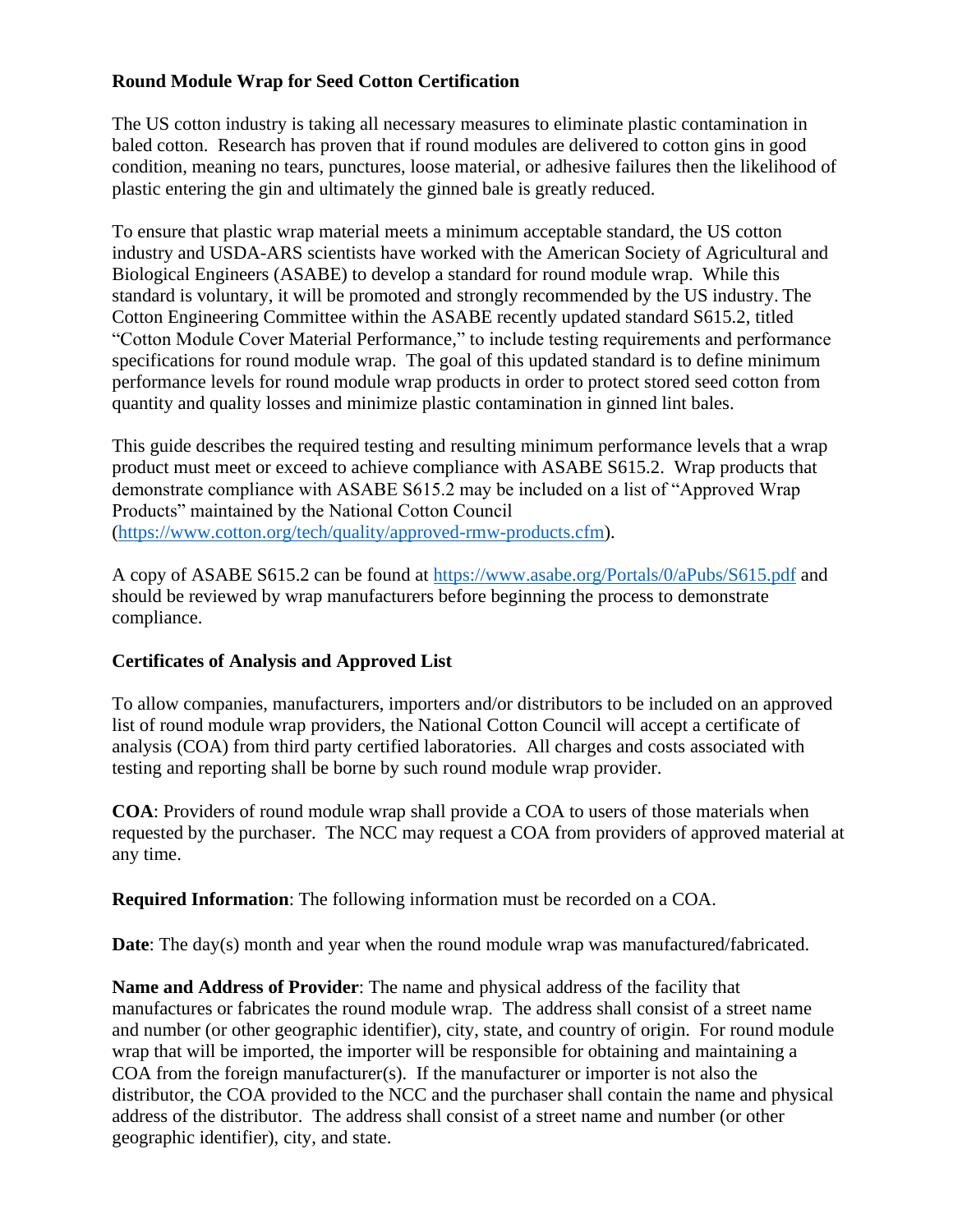#### **Information to be Included in the COA**

The COA shall include pertinent information related to the testing described in the ASABE S615.2 Round Module Section of the Cotton Module Cover Material Performance Standard.

- **Tested Properties and Test Methods**: A description of the testing properties and methodologies.
- **Testing Results:** The reference shall be followed by the testing results from the test as prescribed in this section of the standard.
- **Name of Certified Testing Facility:** The name and address of the testing facility and a copy of their ISO 17025 accreditation.
- **Date Inspected**: Date of inspection(s) along with the name and telephone number of the person responsible for overseeing manufacturers/fabricators inspection.

**Round Module Wrap ASABE Certification**: Providers shall comply with the applicable manufacturing inspections and certification requirements found in the ASABE S615.2 Standard. Approved providers must secure recertification at least once every three years following initial certification. Approved providers must also re-certify within 180 days following any change that is made to the Round Module Wrap that alters its physical or field performance. The NCC reserves the right to conduct random testing intermittently during the three-year period as necessary. Any expenses for testing shall be borne by the wrap provider.

## **General Statements on Testing, Performance, and Compliance**

- 1) The results of testing to demonstrate compliance with S615.2 are valid for 3 years from the date of testing as long as no changes are made to the materials used in production of the wrap or to the design specifications for the wrap. (Section 4.7)
- 2) Wrap products should be designed so that they function properly on the harvester. The wrap portions and rolls should be designed such that they do not interfere with the operation of the machine. Further, wrap products should be designed such that they are not damaged by harvester components at any time when in storage or use on the machine. Adhesive materials used on wrap products must not be deposited anywhere on the harvester. (Section 5.2.3)
- 3) When applied to a round module, the wrap product should form a tight, well-defined shoulder to prevent damage during handling and transportation. The wrap should be able to withstand normal wear expected during field/gin handling and transportation. (Section 5.2.3)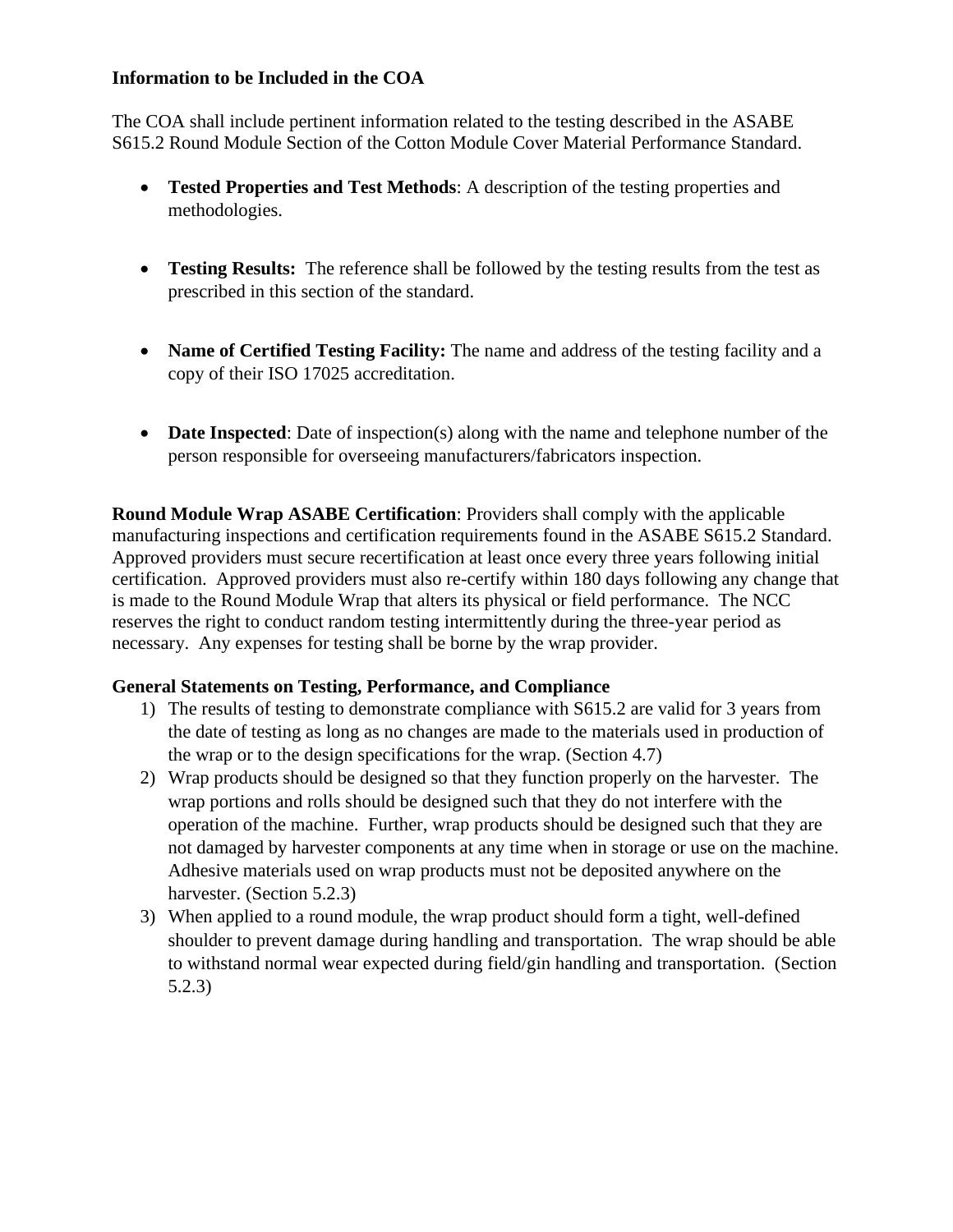### **Laboratory Testing**

Laboratory testing of wrap material samples must be conducted by a qualified independent service provider. (Section 8.2.6)

Results of testing must be provided by the testing provider to the Repository maintained by National Cotton Council, and must include a statement of fidelity certifying that the tests were conducted according to the specified ASTM methods described in S615.2 and that they have not been altered by the wrap manufacturer.

# **Preparation of materials for laboratory testing**

See section 8.1 in ASABE S615.2 for specific details on material sampling procedures. Samples from a minimum of five (5) round module covers should be submitted for testing by the certified laboratory. Round module covers should be collected from rolls that differ in production date/lot number. From each cover, extract and hand layer individual film segments to produce a large multi-layered sample at least 3 m (10 ft) long by the width of the cover material. The film material layers in this large sample should represent the minimum number AND the weakest combination of film layers that occur when the cover is applied to a normal size module. Using a permanent marker on the outermost layer, denote with drawn arrows the module axis and circumference directions and write the words "Tension Test Sample" on each round module wrap portion sample, be sure to include corresponding sample identification numbers. Submit at least five (5) full round module samples to the certified laboratory for testing and request that the remaining material be returned for storage per ASABE S615.2 section 8.1.4.

In addition, send one (1) hand-layered round module cover prepared as outlined above to the National Cotton Council offices at 7193 Goodlett Farms Pkwy, Cordova, TN 38088.

Testing samples should not include material from areas used to join wrap portions on a roll (e.g. clean release coatings), areas of material transition (taped, glued, or welded joints), or segments used to secure the end of the wrap to the outside of the module (adhesive tails, etc.) (Sections  $8.1.1 - 8.1.3$ 

When preparing material samples for testing, manufacturers should produce enough sample material to conduct compliance testing and retain adequate material to allow the laboratory tests to be repeated if disputed. The material should be kept in proper storage conditions by the manufacturer for a period of three years from the date of testing, after which it can be discarded. (Section 8.1.4)

The direction or orientation of the material during testing is critical for several of the methods specified. The direction parallel to the module circumference and axis should be clearly indicated on each sample (Sections 3.7 and 3.8). Conduct the following five laboratory tests on the prepared samples:

- 1) Tensile strength should be determined in both material directions (circumference and axis) according to ASTM D882 "Standard Test Method for Tensile Properties of Thin Plastic Sheeting." Specimen width should be 1 inch (25.4 mm) and the instrument should use an initial grip separation distance of 2 inches (50 mm) and a grip separation speed of 20 in/min (500 mm/min). (Section 8.2.1)
- 2) Tear-propagation resistance should be determined in both material directions according to ASTM D1938 "Standard Test Method for Tear-Propagation Resistance (Trouser Tear) of Plastic Film and Thin Sheeting by a Single-Tear Method." Specimen size should be 3 inches (76.2 mm) long by 1 inch (25.4 mm) wide. (Section 8.2.2)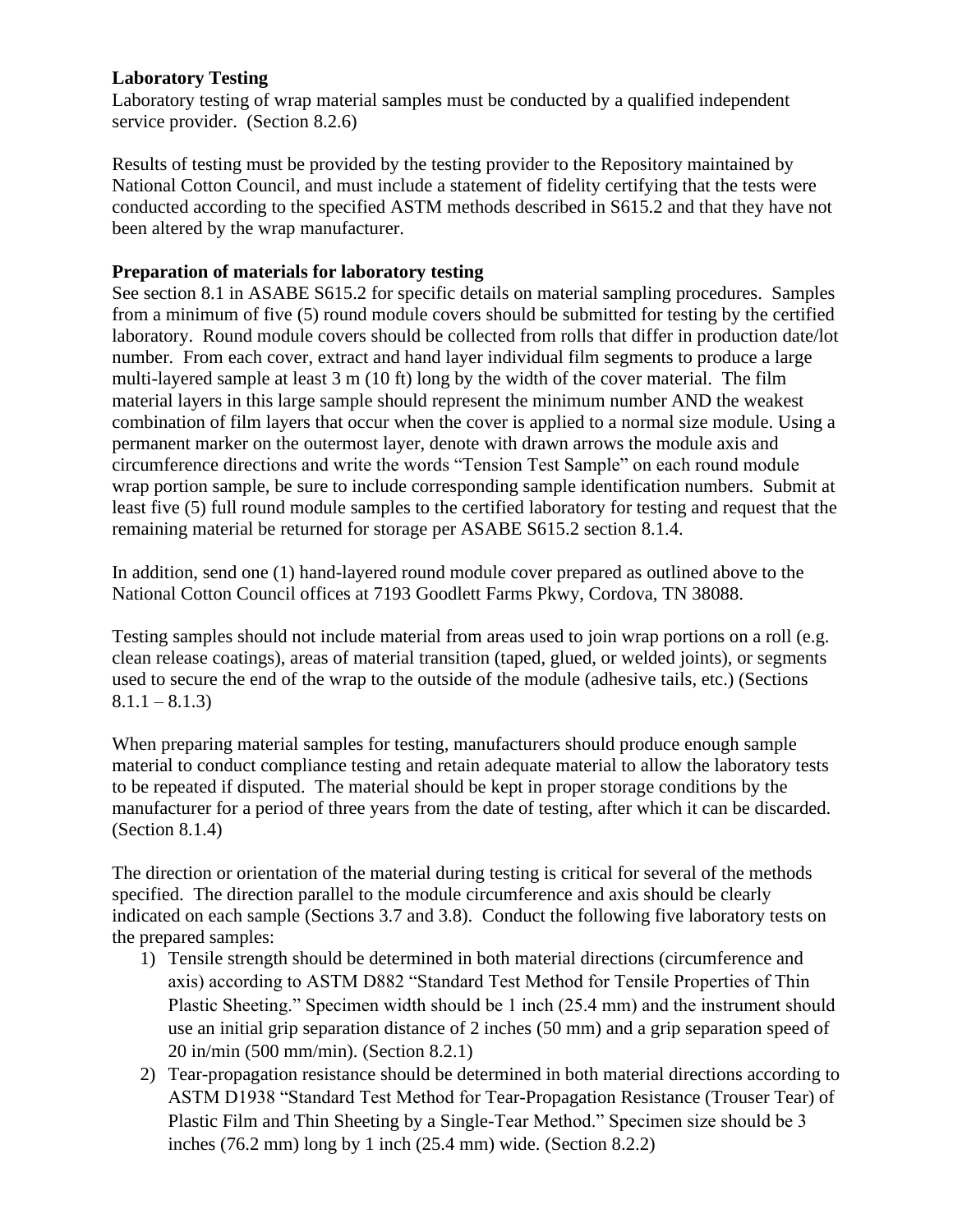- 3) Puncture-propagation tear resistance should be determined in both material directions according to ASTM D2582 "Standard Test Method for Puncture-Propagation Tear Resistance of Plastic Film and Thin Sheeting." Specimens should be a minimum of 8 inches (203 mm) long in the direction of the tear and approximately 8 inches (203 mm) wide. The test instrument should use a 3 lb (1.36 kg) carriage weight and a drop height of 20 inches (508 mm). (Section 8.2.3)
- 4) Resistance to impact-puncture penetration should be determined according to ASTM D3420 "Standard Test Method for Pendulum Impact Resistance of Plastic Film" using Procedure A. Specimen size should be approximately 4 inches (102 mm) diameter or 4 inches by 4 inches (102 by 102 mm) square as required to fit the test instrument aperture. (Section 8.2.4)
- 5) Thickness should be determined according to ASTM D6988 "Standard Guide for Determination of Thickness of Plastic Film Test Specimens." (Section 8.2.5)

For each of the ASTM testing methods defined above, multiple measurements should be made on the material sampled from each wrap portion and the results averaged to represent the measured value for that "Single" wrap sample. It is suggested that a minimum of 5 observations per module wrap sample be made for each testing method, but additional observations will help improve the reliability of the sample "Single" average and reduce the effect of material variability. This multiple observation procedure is to be repeated for each of the module wrap samples submitted. To demonstrate acceptable material performance under the laboratory testing requirement of S615.2:

• The overall average of all wrap samples submitted must meet or exceed the "Group" parameter levels specified in the table below, and

| <b>Characteristic</b>                                                 |                    |                 | <b>Module</b><br><b>Circumference</b>            | <b>Module Axis</b>                               | <b>Section</b> |
|-----------------------------------------------------------------------|--------------------|-----------------|--------------------------------------------------|--------------------------------------------------|----------------|
| <b>Tensile</b><br><b>Strength</b>                                     | Maximum<br>Load    | Group<br>Single | 151 N (34.0 lbf)<br>99.6 N (22.4)<br>1bf)        | 162.4 N (36.5)<br>lbf)<br>131.2 N (29.5)<br>lbf) | 8.2.1          |
|                                                                       | Elongation         | Group<br>Single | 716 %<br>603 %                                   | 835 %<br>757 %                                   |                |
| Tear-<br>Propagation<br><b>Resistance</b>                             | Maximum<br>Load    | Group<br>Single | 22.4 N (5.0 lbf)<br>21.0 N (4.7 lbf)             | 25.5 N (5.7 lbf)<br>23.3 N (5.2 lbf)             | 8.2.2          |
| <b>Puncture-</b><br><b>Propagation</b><br><b>Tear Resistance</b>      | Tear<br>Resistance | Group<br>Single | 161.8 N (36.4)<br>1bf)<br>158.7 N (35.7)<br>1bf) | 167.4 N (37.6)<br>lbf)<br>164.6 N (37.0)<br>lbf) | 8.2.3          |
|                                                                       | Tear Length*       | Group<br>Single | 53.9 mm<br>55.1 mm                               | 52.0 mm<br>52.9 mm                               |                |
| Impact-<br><b>Puncture</b><br><b>Penetration</b><br><b>Resistance</b> |                    | Group<br>Single |                                                  | $4.23$ J<br>3.91 J                               | 8.2.4          |

• The average for each individual sample must meet or exceed the "Single" parameter levels specified in the table below.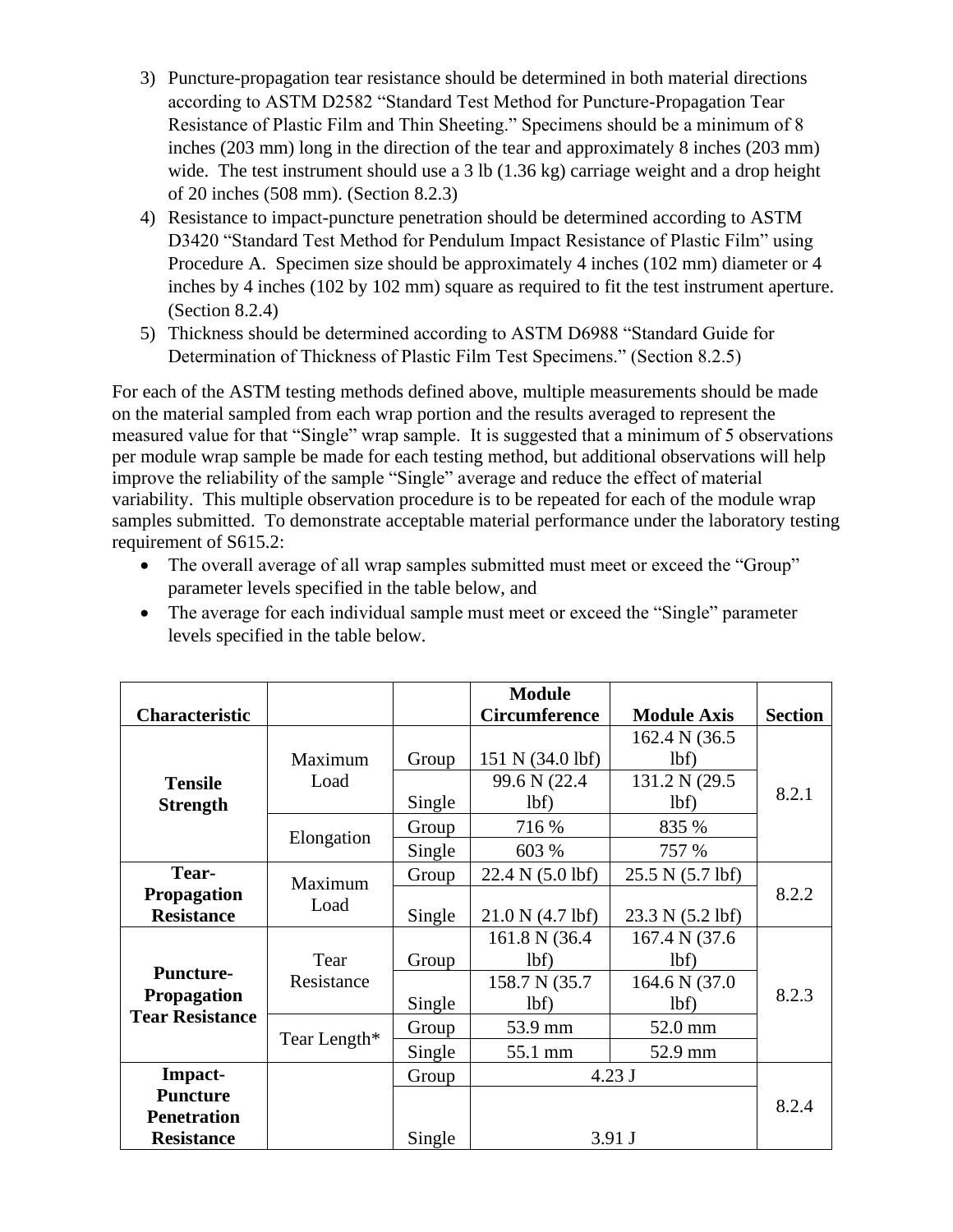| <b>Thickness</b> | <b>G</b> roup | $\Box$ m (8.62 mils)<br>219 | 0.4.3 |
|------------------|---------------|-----------------------------|-------|
|                  | Single        |                             |       |

## **Color**

Acceptable colors for wrap products according to S615.2 include any color except clear, white, tan, brown or black. The recommended color for wrap products is similar to Pantone 306C specified by the CIELCH color model:  $L = 68.42$ ,  $C = 40.14$ ,  $H = 235.94$ <sup>o</sup>, delta  $E = 2.0$ . Color change measured (on the top half of the module) over the 6 month field testing period must not exceed delta  $E = 2.0$ . (Section 8.3.1)

UV inhibitors should be used in the film to prevent degradation due to solar radiation. (Section 5.2.4)

## **Field Testing**

Field testing of wrap products applied to round modules is to be conducted by the manufacturer to evaluate the performance of the wrap as a system in use. Round module covers should be sourced from a minimum of 5 rolls that differ in production date/lot number. A minimum of 24 modules (94 – 96-inch diameter) should be harvested and wrapped on a round module building harvester and subjected to normal in-field handling and transportation practices in the process of moving the modules to the field testing location. The modules should be positioned with adhesive tail sections to receive full sun exposure with the axis of each module being parallel to Earth's lines of latitude. The storage environment should be similar to that of Lubbock, TX for wrap products to be used in colder environments while the storage environment should be similar to that of Stoneville, MS for wrap products to be used in more moderate temperature environments. Measurements on each module should be conducted weekly for the first two months of testing and at least monthly for the remaining 4 months. (Section 8.4.1) Each module should be evaluated based on the following field test criteria:

- 1) Cover tail adhesive separation Minor: a layer separation between the outer tail section containing the tail adhesive and the next inner film layer that has length [along the module axis] less than 10 inches or depth [along the module circumference] less than 2 inches. No more than 3 minor separation zones shall occur on a module cover with minor tail adhesive separation. (Section 8.4.3) No more than 10% of test modules can exhibit "cover tail adhesive separation – minor" to achieve acceptable performance under S615.2.
- 2) Cover tail adhesive separation Major: a layer separation between the outer tail section containing the tail adhesive and the next inner film layer that has length [along the module axis] greater than 10 inches or depth [along the module circumference] greater than 2 inches; or more than 3 cover tail adhesive separation – minor zones. (Section 8.4.4) No more than 10% of test modules can exhibit "cover tail adhesive separation – major" to achieve acceptable performance under S615.2.
- 3) Breaks in cover material any single or multi-layer material breaks, splits, or other ruptures caused by weathering or material weakening during storage. (Section 8.4.5) No more than 10% of test modules can exhibit "breaks in cover material" to achieve acceptable performance under S615.2.
- 4) Adhesive slip any displacement in the direction of the module circumference of the cover tail section containing tail adhesive] relative to its initial position on the next film layer inside. Adhesive slip can occur with or without the occurrence of cover tail